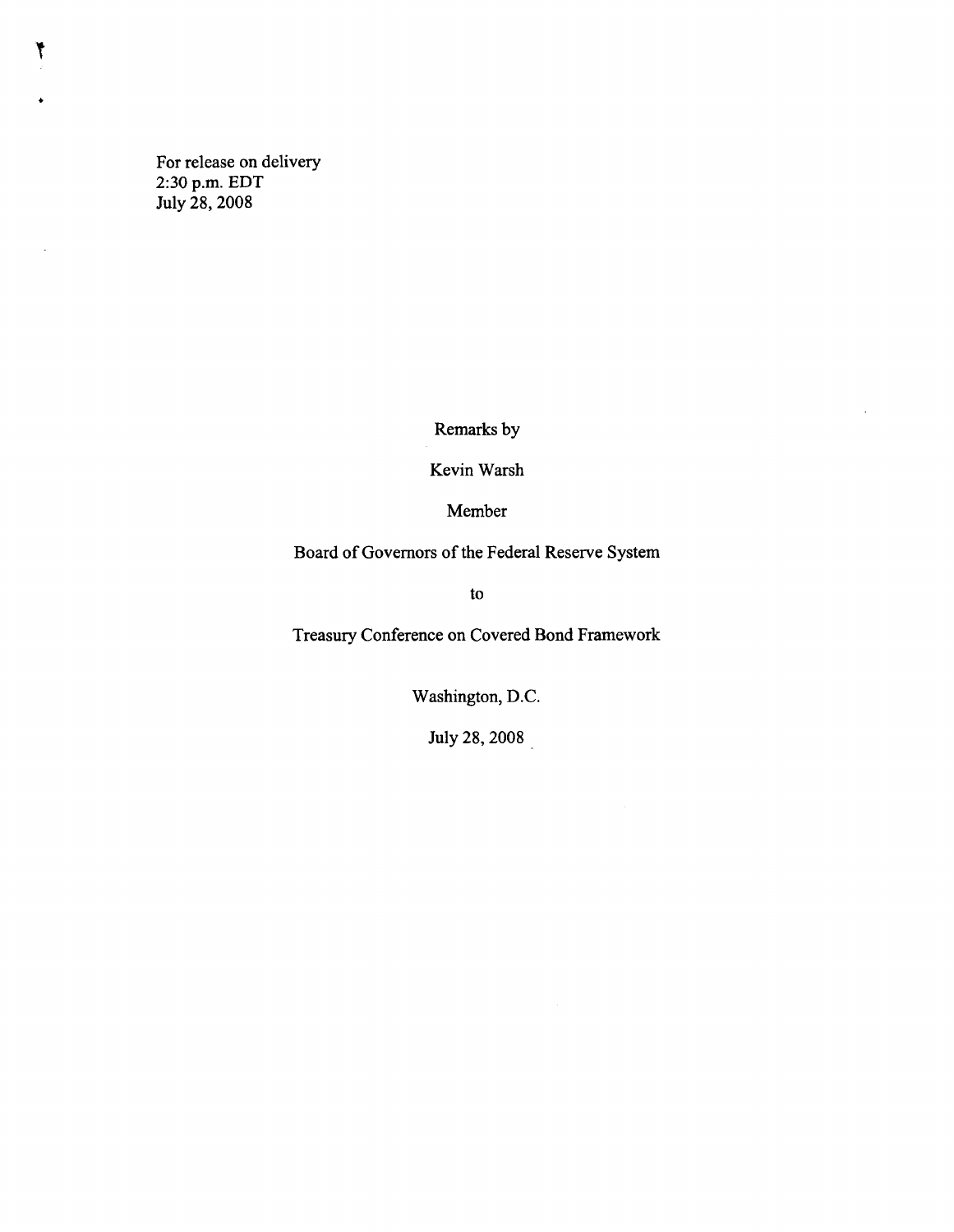On behalf of the Federal Reserve, I am pleased to join Secretary Paulson and my fellow bank supervisors today.

Financial markets continue to show the ill effects of turmoil triggered by mortgage losses. The real economy is underperforming in terms of growth and job creation, a result in part of financial strains. And financial institutions themselves are affected by the generalized pullback in liquidity and deteriorating credit quality. Nearly one year after the onset of financial market distress, many financial institutions have retreated from certain business lines, limited their participation in markets for some financial products, delevered their balance sheets, and taken other actions aimed at balance sheet repair. These developments are both necessary and expected.

But, the path to a new financial market architecture, however uneven and improvised, will not only be marked by the forces of retrenchment. The path should equally, in my view, be distinguished by the creative impulses that drive product and market innovation. It is perhaps too convenient to denigrate the attributes of dynamism and ingenuity, particularly late in economic cycles, when the forces of innovation can disappoint and weaken the real economy. Policymakers and market participants alike should recognize that innovation—in our product markets, labor markets, and yes, our financial markets—is likely to prove a necessary net contributor to economic growth in the coming period. We should also be reminded that financial innovation need not be equated with product complexity.

While some take comfort in the presumption that global economies have decoupled, I would note that our global financial markets are more integrated than ever. Financial products successfully developed in a single geography often can be readily exported to another; readily, that is, if the new product export befits investor preferences